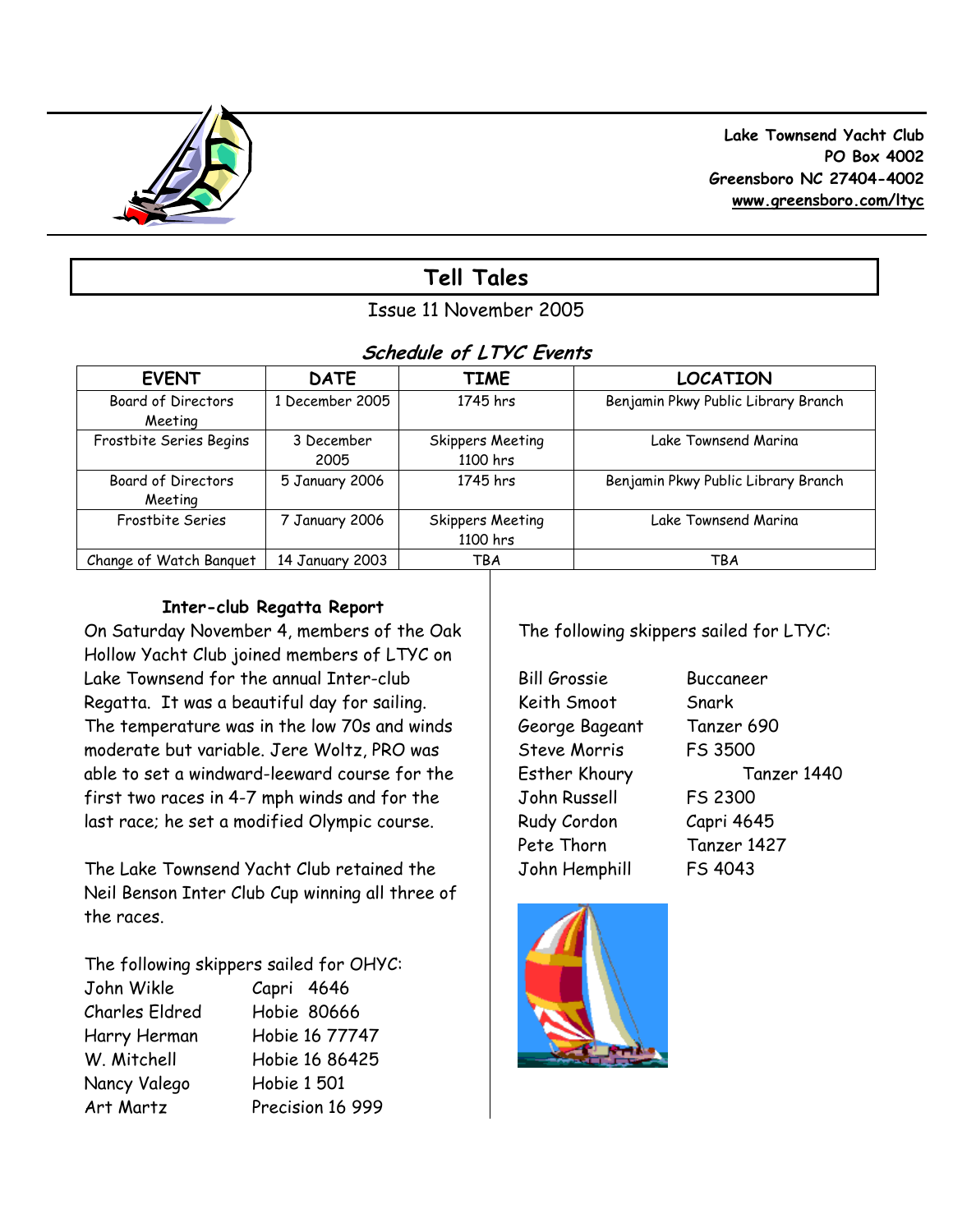#### **The Results**

Results with finishing order based on corrected elapsed time with the top 5 boats from each club reported:

**Race 1** (LTYC 21 points- OHYC 34 points) The winner has the lowest points.

| FS 4043       | First | LTYC |  |
|---------------|-------|------|--|
| Hobie 77747 2 |       | OHYC |  |
| Tanzer 1427 3 |       | LTYC |  |
| Tanzer 1440 4 |       | LTYC |  |
| Snark         | -5    | LTYC |  |
| Hobie 86425 6 |       | ОНУС |  |
| Hobie 806667  |       | OHYC |  |
| Tanzer 690    | -8    | LTYC |  |
| Hobie 1       | 9     | OHYC |  |
| Capri 4646    | 8     | OHYC |  |

**Race 2** (LTYC 16 points-OHYC 39 points)

| Tanzer 1427 First | LTYC |
|-------------------|------|
| 2                 | LTYC |
| 3                 | LTYC |
| 4                 | LTYC |
| 5                 | ОНУС |
| 6                 | LTYC |
| Hobie 864257      | OHYC |
| Capri 4646 8      | OHYC |
| Hobie 77747 9     | OHYC |
| Hobie 80666 10    | OHYC |
|                   |      |

#### **Race 3** (LTYC 16 points-OHYC 39 points)

| LTYC |
|------|
|      |
| LTYC |
| LTYC |
| OHYC |
| LTYC |
| OHYC |
| OHYC |
| OHYC |
| OHYC |
|      |

#### **Annual Yacht Club Membership Meeting**

Some thirty sailors gathered for the annual Yacht Club membership meeting at St Francis Episcopal Church.

The 2006 Club budget was adopted with \$11,380 in projected income and \$9,630 in planned expenditures.

Past Commodore George Bageant presented a slate of Officers and Board Members for the consideration of the membership. This was adopted without objection.

Lew Johnson will become the Club Commodore at the Change of Watch Banquet on January 14. Esther Khoury will serve as Vice Commodore and Randy Crum will serve as Rear Commodore. John Hemphill will continue as the Treasurer.

 Other Board Members and there areas of responsibility are: Bill Grossie, Directory and Newsletter; David Duff, Junior Sailing; Valerie Nieman, Mayor's Cup; George Bageant, Cruising; Paul Leslie, Socials; Alan Hawkes, Membership; Rudy Cordon, Nominating.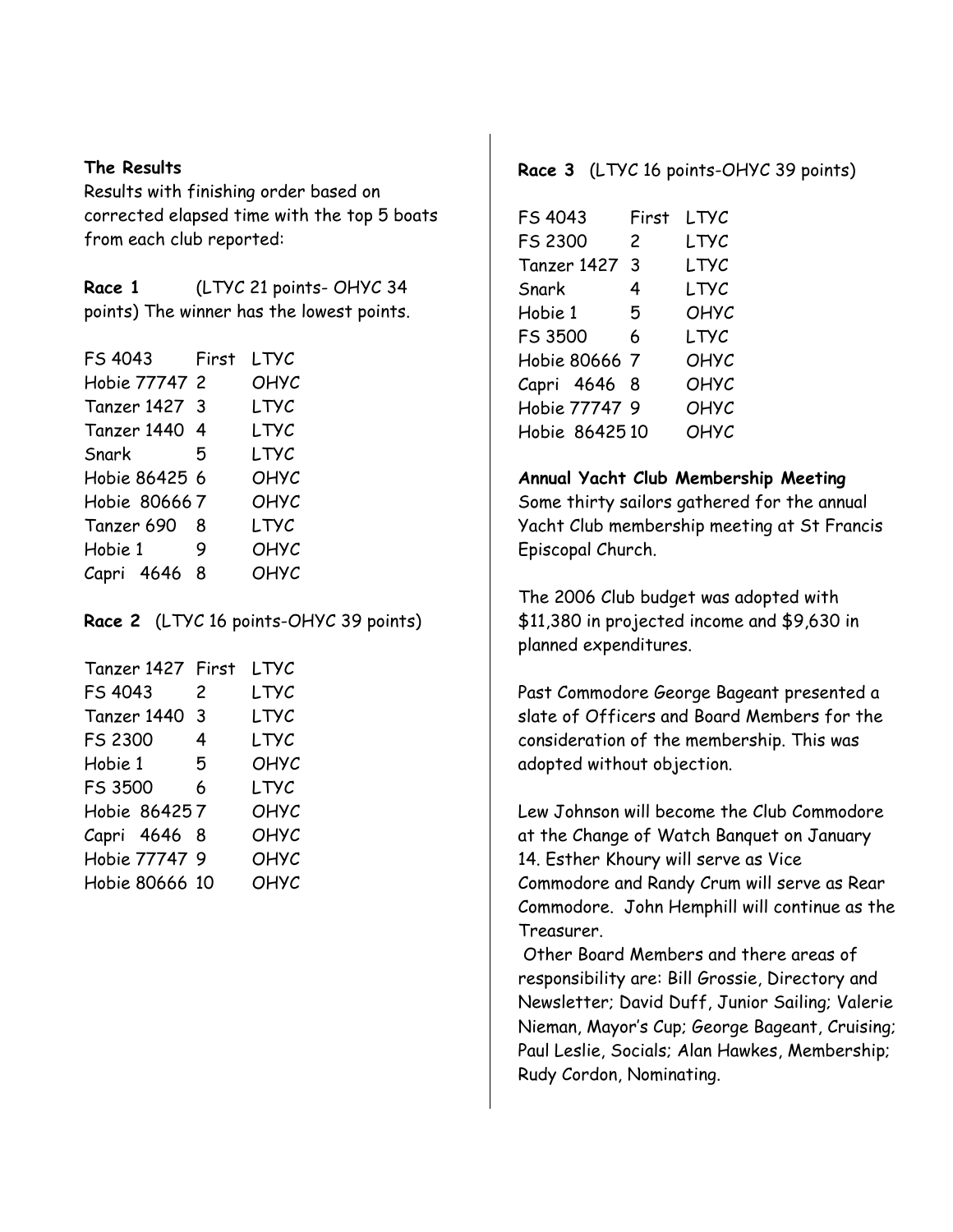The Board is still seeking a Secretary.

Thanks were extended to Jean Leslie, Pam Cheek, Keith Smoot and Jeff Taylor for their service to the Club during the last year.

#### **Show the Burgee**

Some members have said they would like to purchase a Lake Townsend Yacht Club burgee. The burgees are not kept in the club's inventory, and a minimum of six burgees must be purchase from the manufacturer.

The size of the burgee is 10 inches on the hoist by 15 inches on the fly. The price is \$17 per burgee. The material of the burgee is heavy weight, polyurethane coated nylon and seamless webbing with two grommets. The burgees are appliquéd and not screen-printed.

Your order with a check made payable to Lake Townsend Yacht Club for \$17 per burgee is to be mailed to Lake Townsend Yacht Club, P.O. Box 4002, Greensboro, NC 27404-4002 no later than December 1, 2005. In the event, members do not order six burgees, the checks will be returned.

SOUTH ATLANTIC YACHT RACING ASSOCIATION (SAYRA)

SAYRA Web Site: www.sayra-sailing.org

US Sailing Web Site: www.ussailing.org

#### SAILBOATS FOR SALE!

Mirage 5.5

1984 Cabin Cruiser \$2,900. (Lots of Extras) Mirage 5.5 on Magictilt Trailer, (new wheels, hubs & bearings, w/ bearing buddies) 4 HP 2stroke Mercury Motor, with new spring assist Popup motor mount. \$500 discount to Lake Townsend Yacht Club members. Call Bill Snider at 336/349-6755.

| Lake Townsend Yacht Club Help Lines<br>Commodore | Rudy Cordon<br>336-540-8848<br>Rudycordon@hotmail.com                      |
|--------------------------------------------------|----------------------------------------------------------------------------|
| Races/Property:<br>(Vice Commodore)              | Lewis Johnson<br>336-656-4971 R<br>Ljohnson12@triad.rr.com                 |
| <b>Education:</b><br>(Rear Commodore)            | Jeff Taylor<br>336 674-3887 R<br>kindredsouls@pipeline.com                 |
| Cruising:                                        | Keith Smoot<br>336 996-6734 R<br>hunter-23@att.net                         |
| Membership:                                      | Randy Crum<br>336 375-6465<br>rbc@triad.rr.com                             |
| Publicity/History:<br>(Secretary)                | Pamela Cheek<br>336 299-1948 R<br>pfcr4201@aol.com                         |
| Social:                                          | <b>Paul Leslie</b><br>336 644-7207 R<br>lesliep@gborocollege.edu           |
| <b>Finance:</b><br>(Treasurer)                   | John Hemphill<br>336 632-0864 R<br>hemphillj@gborocollege.edu              |
| Junior Sailing:                                  | David Duff<br>336 282-7773 R<br>David. Duff@analog.com                     |
| Mayor's Cup Regatta:                             | Jean Leslie<br>336 644-7207 R<br>lesliej@leaders.ccl.org                   |
| Newsletter/Directory:                            | <b>Bill Grossie</b><br>336 643-1730 R<br>wgrossie@infionline.net           |
| Nominating:                                      | George Bageant<br>336 629-2750 R<br>336 626-1966 B<br>gbageant@hotmail.com |
| Webmaster:                                       | <b>Steve Raper</b><br>Steve.raper@greensboro-nc.gov                        |